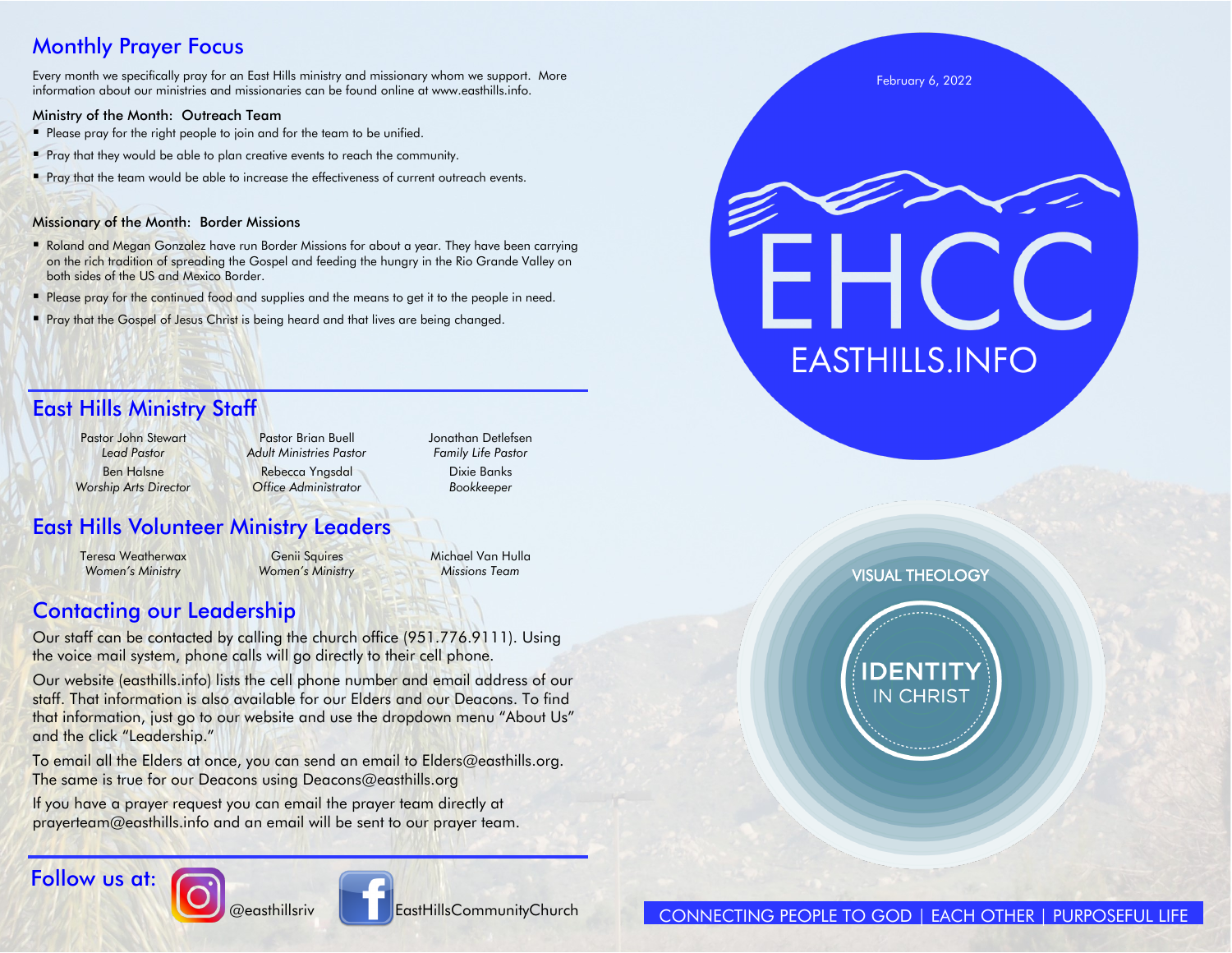### WELCOME TO EAST HILLS COMMUNITY CHURCH

We are glad you came this morning and expect that your time here will be well spent. East Hills is a place where you will find real people with real problems who are seeking a real faith and a real connection. In fact, the reason we exist is to connect people to God, each other and a purposeful life. Wherever you are on your spiritual journey, we want to help get moving and discover this Jesus who has transformed our lives. You can learn at your own pace. Ask questions. Seek. We believe you'll find what you're looking for, while also finding Godseeking people to do life with you. So join with us this morning in worship, meeting new friends, and hearing a practical message from God's Word.

### GET CONNECTED



Guests: Please fill out the "Connection Card" by scanning the QR code  $\blacksquare$ with your phone. We have a free gift for all our guests. Talk to the person at the table in the lobby and tell them you're a guest.



### INFORMATION / ANNOUNCEMENTS

### Giving (Tithes and Offerings)

▪ Giving is easy at East Hills and there are three ways to give. (1) Give in person by turning your giving in during the worship service or stopping by the office, (2) by using our Church Center app (press 'give' at the bottom, and/or by going online through our website where you can give online or by text (instructions provided).

#### Missions Newsletter

**• The newest Missionary Newsletter is available in the lobby. This is an updated** newsletter that will be available different quarters with updated information on the missionaries that East Hills supports. Please grab one in the lobby!

#### Immerse - Bible Reading Plan

■ We are reading through the Bible together using the Immerse Bible. We have just started reading "Kingdoms". Tomorrow we are on Day 36 in 1 Samuel. If you are not using an Immerse Bible, just grab a reading plan and follow along. It is never to late to join!

#### Men's Breakfast

■ The men will be gathering Saturday, February 12th from 9:00 -11:00am to enjoy some great food and to come together in worship and the study of God's Word. So men, grab a friend, grab your son, and join us for a morning that will fill your bellies and your spirit.

#### Easter - Stomp Production

■ We are planning a stomp production for Easter morning to present the resurrection of Jesus Christ. If you dance or have any rhythm and want to be involved, please talk to Trent Stewart or email him at jedimace777@hotmail.com. Practice starts today after church and will be one hour long.

#### Parenting Workshop

. We are starting a parenting workshop that will be a 17 week course on training the hearts of our children, that starts Sunday, February 27th. Each class will be from 12:30PM-2:00PM and we will have youth there for child care for "donations." Sign ups will be in the lobby starting this week and the cost for the book that will be used is \$25. If you have any questions, please email Pastor Jonathan at JonathanD@easthills.info or text at (951) 768-5663.

#### Upcoming Events

- Men's Breakfast Saturday, February 12th, 9AM-11AM
- **Parenting Workshop Starts February 27th**
- Membership 101 Sunday, March 27th, 11:30AM, lunch included
- Men's Ministry: Hosting Father & Kiddo camping trip April 1st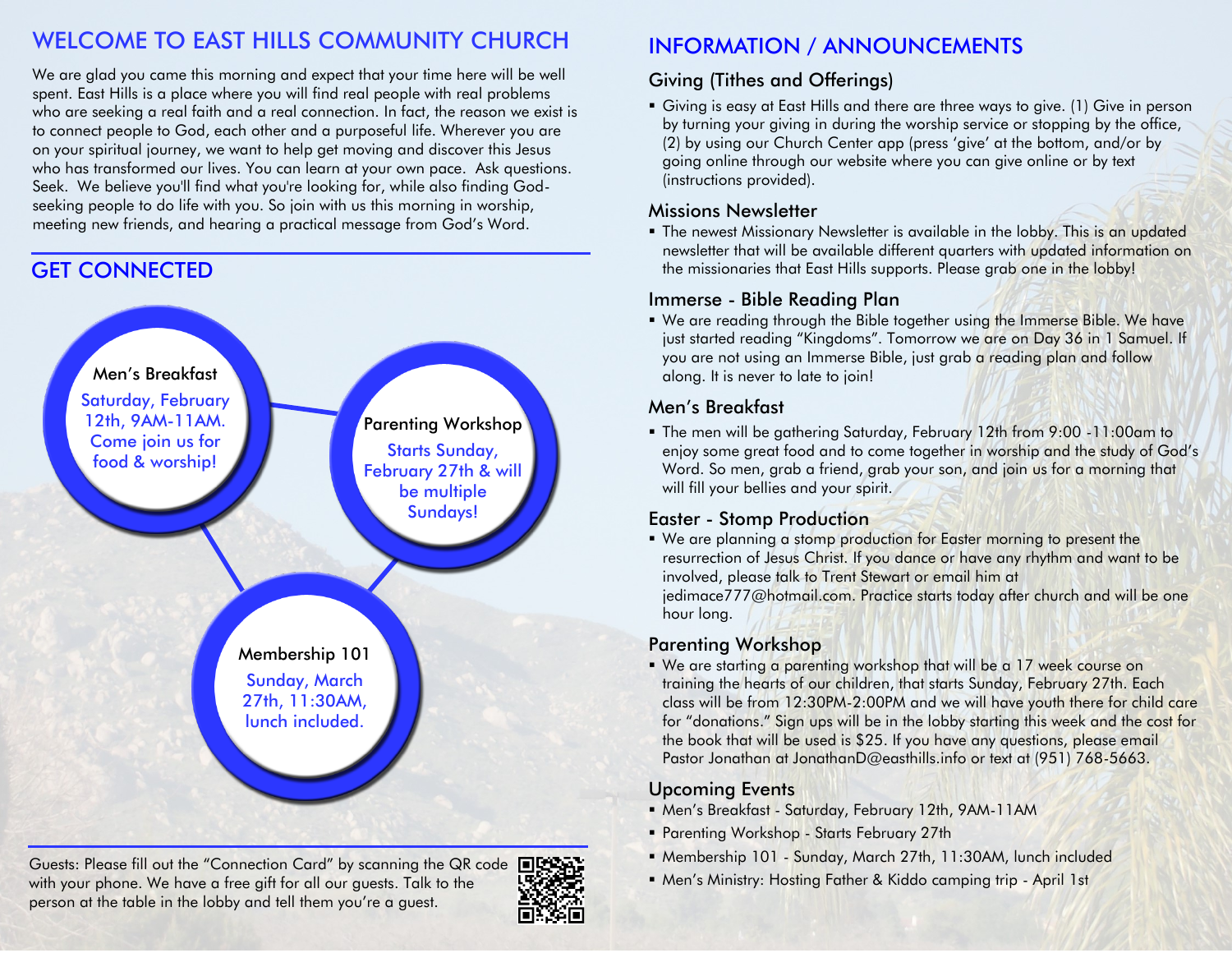### VT - GROWING CLOSER TO CHRIST

# Identity: I Am In Christ

# What does that mean**?** ("I Am In Christ")

- 1. I am spiritually **Example 2** with Christ.
	- I do Christ
- 2. I receive the \_\_\_\_\_\_\_\_\_\_\_ (\_\_\_\_\_\_\_\_\_\_\_) of Christ
- 3. I Christ
	- He is my \_\_\_\_\_\_\_\_\_\_\_\_
	- He is my \_\_\_\_\_\_\_\_\_\_\_\_
	- $\blacksquare$  He is my

### VT - GROWING CLOSER TO CHRIST

# Identity: I Am In Christ

## What does that mean**?** ("I Am In Christ")

- 1. I am spiritually \_\_\_\_\_\_\_\_\_\_\_\_ with Christ. ■ I do Christ 2. I receive the  $($  and  $)$  of Christ 3. I Christ  $\blacksquare$  He is my \_\_\_\_\_\_\_\_\_\_\_\_\_ ▪ He is my \_\_\_\_\_\_\_\_\_\_\_\_
	- He is my \_\_\_\_\_\_\_\_\_\_\_\_